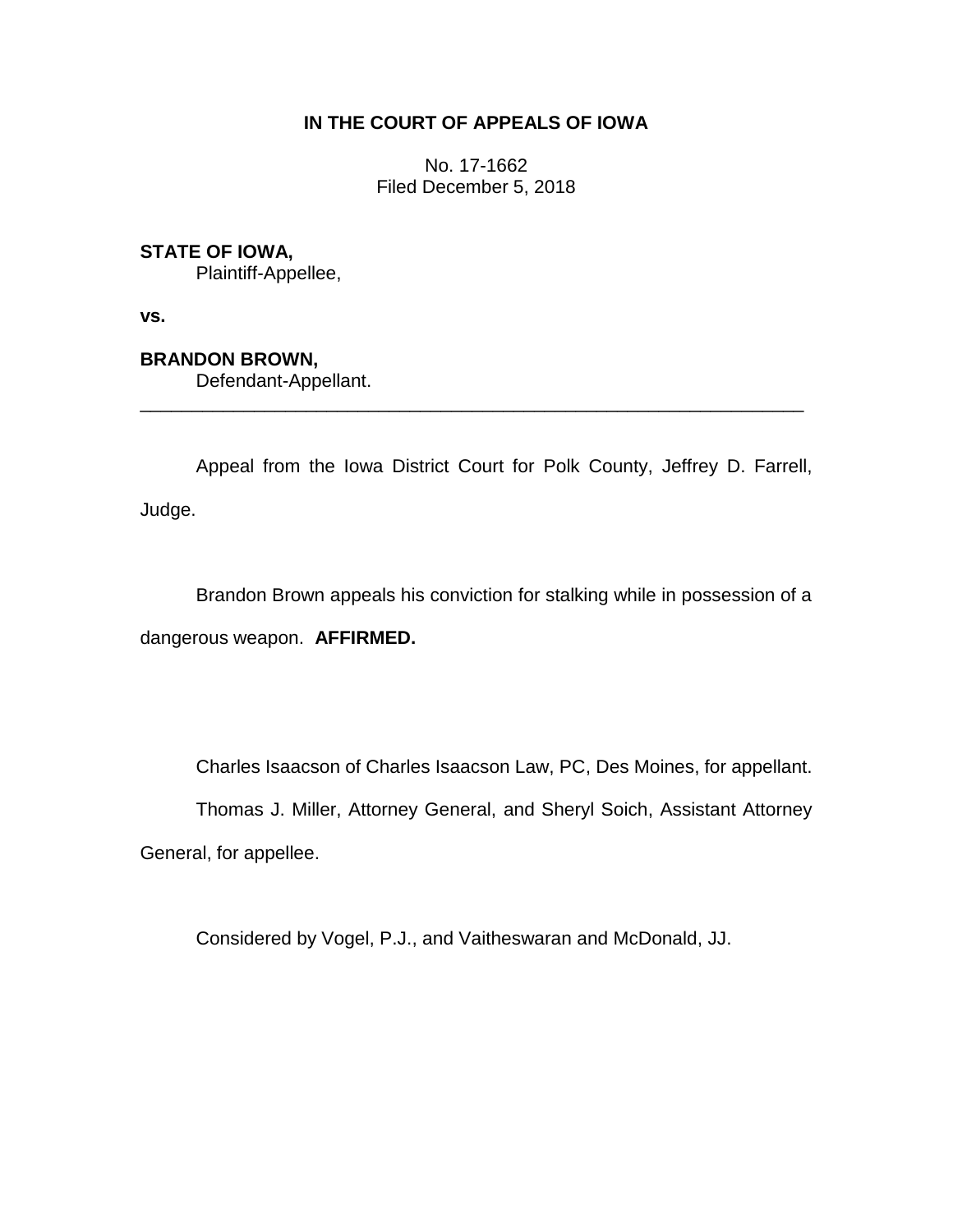#### **VOGEL, Presiding Judge.**

Brandon Brown appeals his conviction for stalking while in possession of a dangerous weapon. He argues the evidence is insufficient to support his conviction. We find the evidence sufficient and affirm.

In October 2016, Ebony Quarles and her children came to the attention of the Iowa Department of Human Services (DHS). Brown is the father of one of her children, I.B., but he did not live with Quarles or I.B. DHS offered services to the family and left the children in Quarles's home.

Around 10:30 a.m. on March 3, 2017, Hayley Porter, a social worker at DHS, visited Quarles and the children in the home. After observing concerns, Porter began the process for voluntarily removing the children. She called Brown to ask if he could take the children, and he agreed. But Porter told Brown she needed to gather more information and she would call him back on whether he could take the children. The Polk County Attorney then denied permission for Brown to take the children due to matters related to an open case involving another child of his. About thirty minutes after the phone call, Brown arrived at the home and took three of the children—but not I.B., who was apparently in school at the time—with Quarles's permission. Porter and another DHS worker tried to stop him, but he refused to wait for a removal order and drove away with the three children who were unrelated to him.

Later that day, Porter obtained an emergency removal order for Quarles's children. I.B.'s school was placed on lockdown to prevent Brown from taking the child. Police stopped Brown outside the school, and Porter drove to the school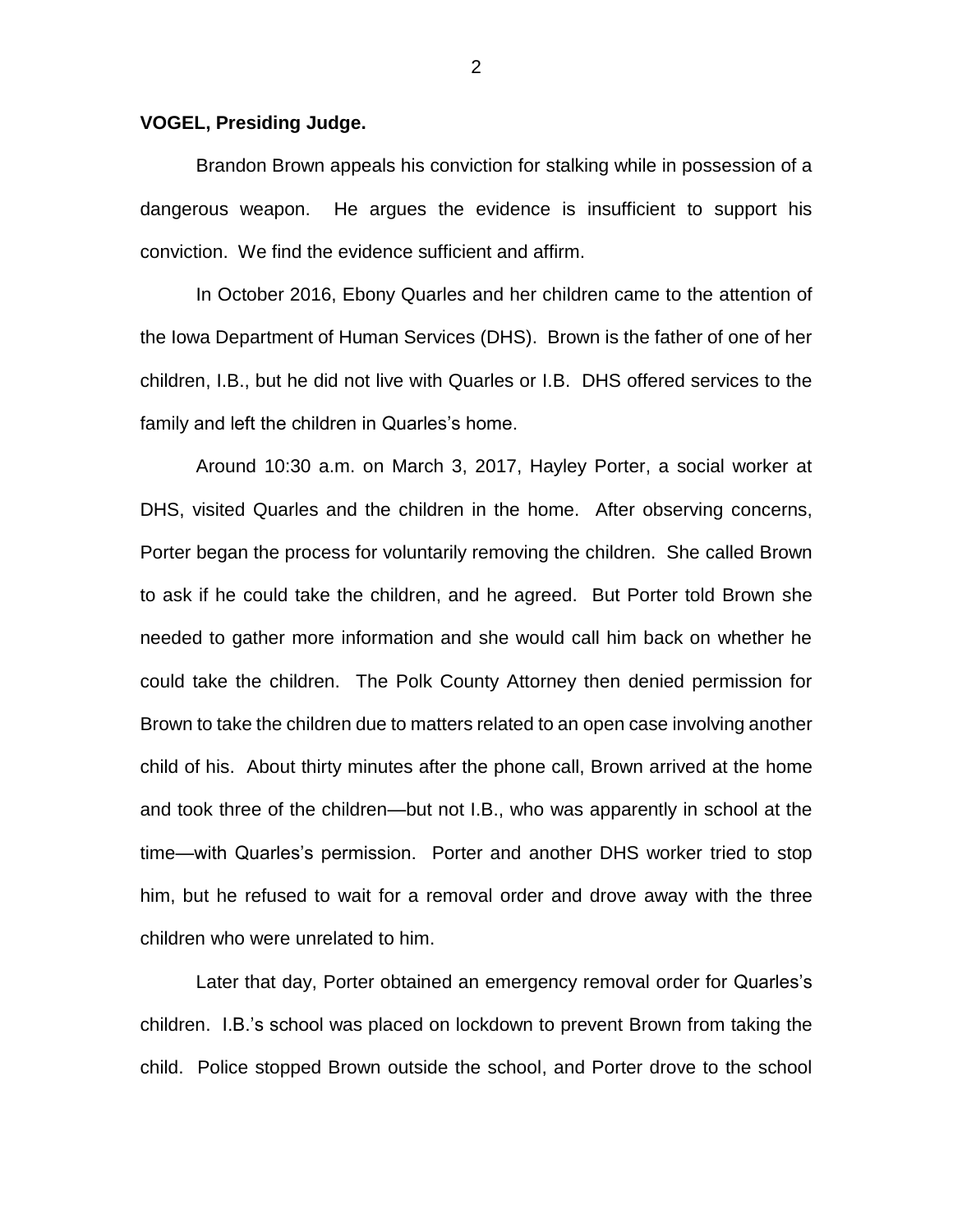hoping to find where he took the children.<sup>1</sup> During the encounter, Porter testified Brown said she is "going to pay," took pictures of her license plate while laughing, and repeatedly approached her close enough that officers told him several times to back up. Brown testified he took pictures of all vehicles at the scene "for my own personal use so I can know what's going on. Any time I interact with a police officer or anything, I make sure I take police pictures and videos of everything just to protect myself." He acknowledged being angry outside the school, but he testified he was "calm" and "firm," and he denied the officers ever told him to back away from Porter.

After the encounter outside the school, all drove away but Porter noticed Brown was following right behind her and making every turn she made. Fearful of Brown's tailing her, Porter drove toward the Des Moines police station, and she testified he stopped following her just before she got to the station. Brown acknowledged following her when leaving the school, but he testified he only followed her because they left at the same time and they both travelled the same route back to the main road.

Porter testified Brown apparently called her personal cell phone later that day. She did not know how he obtained her number, though she may not have blocked her number when she called him earlier. She testified he said, "I'm going to make your life miserable," and demanded to know where I.B. was. When she

 $\overline{a}$ 

<sup>1</sup> Brown did not have the three children with him outside the school. When she asked about the children, Porter testified Brown "told us one story, that he met Ebony's mom halfway to Minnesota. Then, another time, he told me that they were up the street and asked me to follow him, which the officers intervened and said absolutely not." Brown testified he gave the children to their uncle, who then gave the children to their grandmother in Minnesota. Brown and Quarles eventually returned the children during a visit with I.B.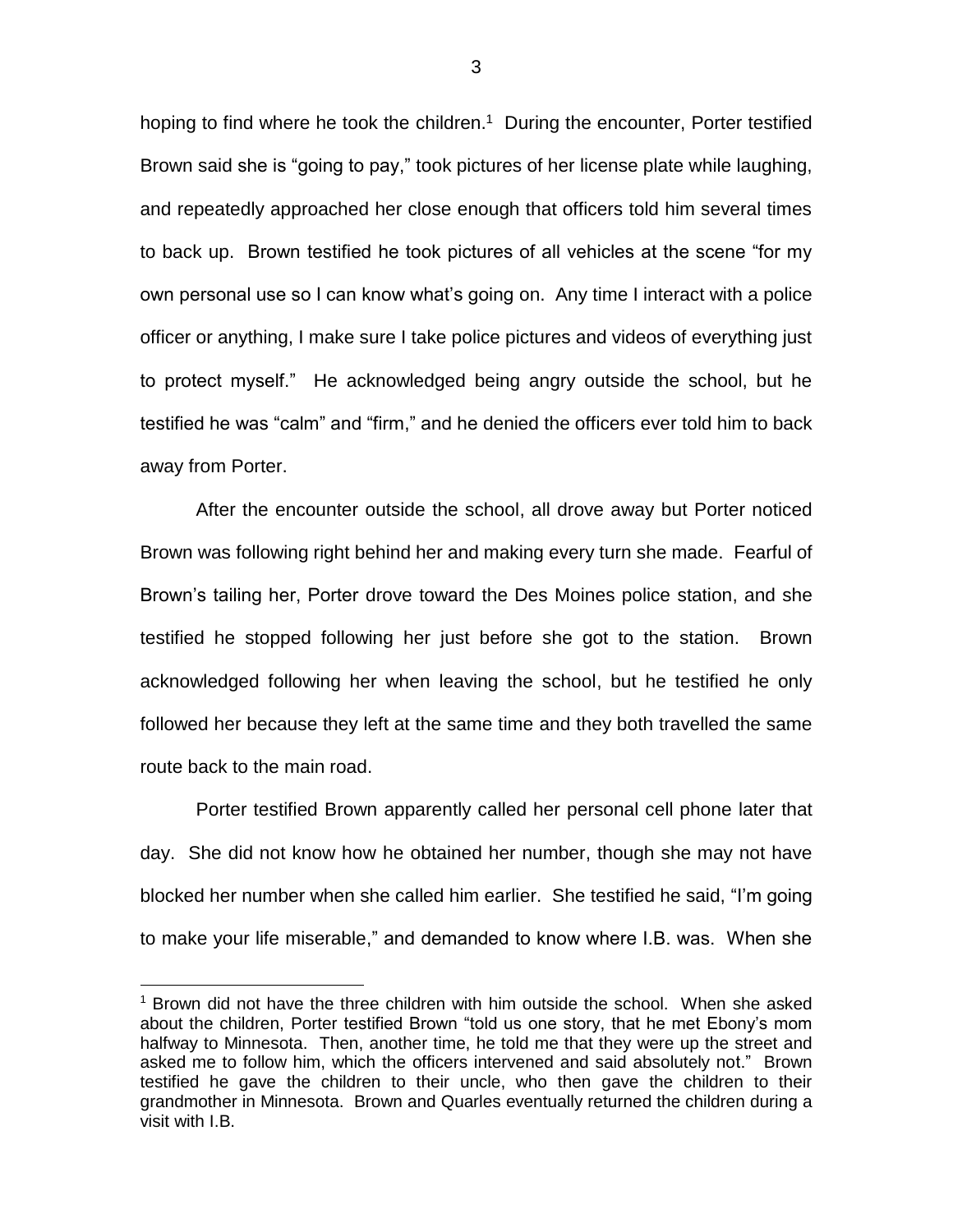refused to share information about I.B., Brown hung up. Porter also received multiple text messages, apparently from Brown, that indicated he knew personal information about her and her family. Brown denied calling her that evening or sending those text messages.

On or about March 10, police executed a search warrant at Brown's home looking for the three children. Police called Porter to the home to identify the children. She testified Brown yelled and charged at her when he saw her inside his home, causing the officers to hold him back. He denied charging at her or being restrained. Porter determined the children in the home were not Quarles's children, but she testified Brown kept trying to confront her as she left. An officer followed her home at her request.

Because of Brown's actions, DHS removed Porter from I.B.'s case. However, Brown continued to call Porter's personal and office phones even after being told she was no longer working on I.B.'s case. He testified he called her and visited the DHS office because he wanted information about I.B. and he was frustrated that no one would provide the information he requested.

On April 13, the court held the removal hearing for Quarles's children at the Polk County Justice Center. Attendees at the hearing included Brown, Quarles, and Porter. Porter testified Brown was "staring me down the whole hearing" and, when the court orally confirmed the children's removal, he mouthed to her, "You're going to pay."

After the hearing, Deputy David Gray with the Polk County Sherriff's Office saw Brown and Quarles yelling as they walked down the stairs inside the Justice Center. He told them to go outside, and they exited the building heading north. A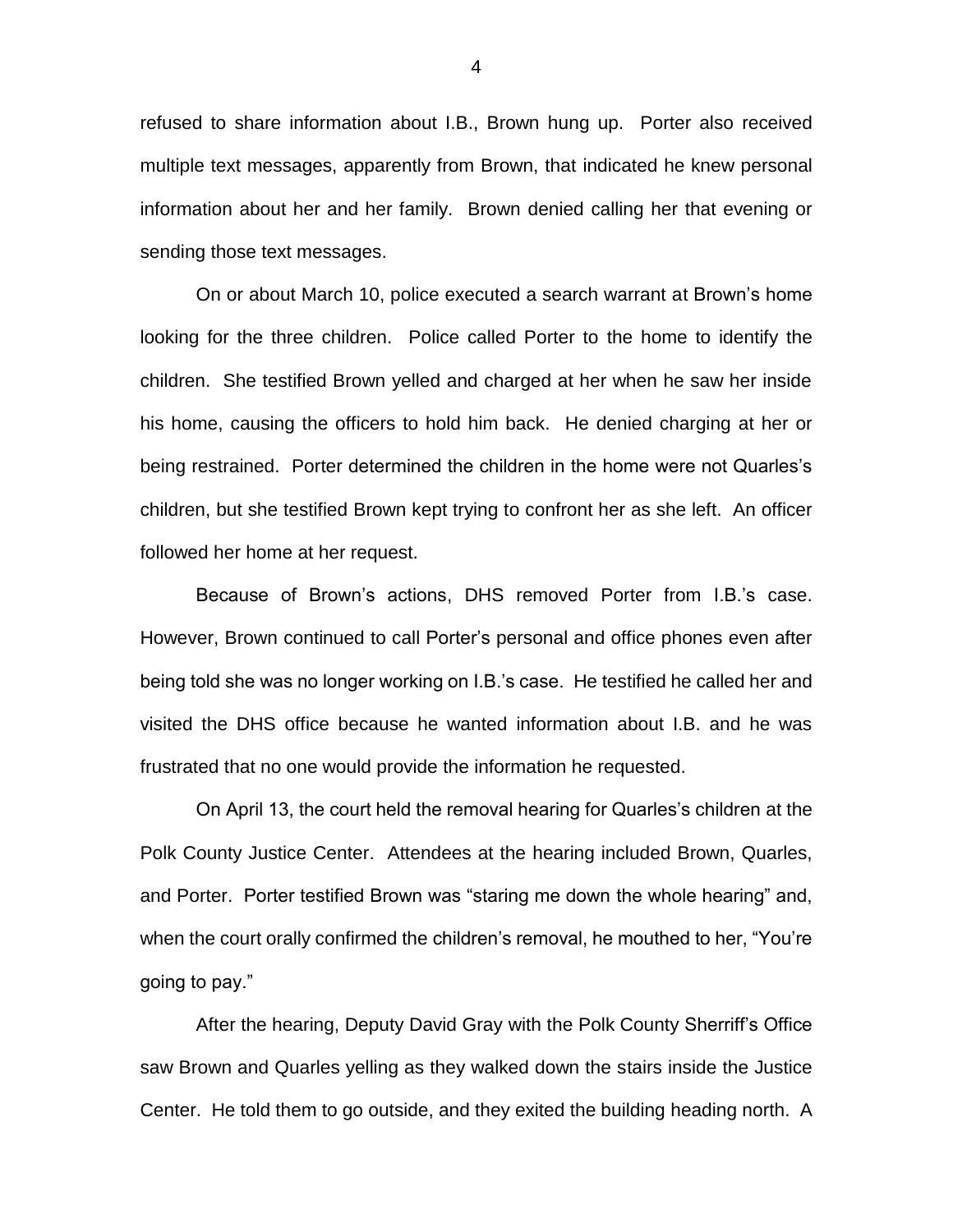few minutes later, he received a request to escort Porter to her car. Deputy Gray and Porter exited the building heading south, and they then walked a couple of blocks west to a parking lot where Porter had parked her car. The deputy escorted Porter to the edge of the parking lot and walked east back to the Justice Center. Along the way, he saw Brown walking west toward Porter with Quarles behind him. Deputy Gray testified he told Brown, "Do not follow her," Brown mumbled something he could not hear, and he again said not to follow her. Brown continued walking and stopped next to the exit of the parking lot while Porter was still inside. Deputy Gray returned to the lot and approached Brown. Brown did not move from the exit as Deputy Gray approached, which he found unusual. He testified Brown acted "kind of defensive" and said he parked to the northeast beyond the Justice Center. During the encounter, Deputy Gray noticed Brown had a gun in his waistband, and he arrested Brown for interference with official acts and failure to provide a permit for a concealed weapon.

According to Brown's testimony, he has had a permit to carry weapons for about four years. He typically carries a weapon with him "[a]ll the time" or leaves it in his car or home when going somewhere weapons are prohibited. He acknowledged he was "upset" after the hearing, after which he walked straight from the Justice Center to his car to pick up his gun as he usually does. He then walked with Quarles to her car. He did not realize Deputy Gray was talking to him as they passed each other. He stopped at the exit to the parking lot because another car was exiting, and he did not know Porter was in the parking lot until he was under arrest.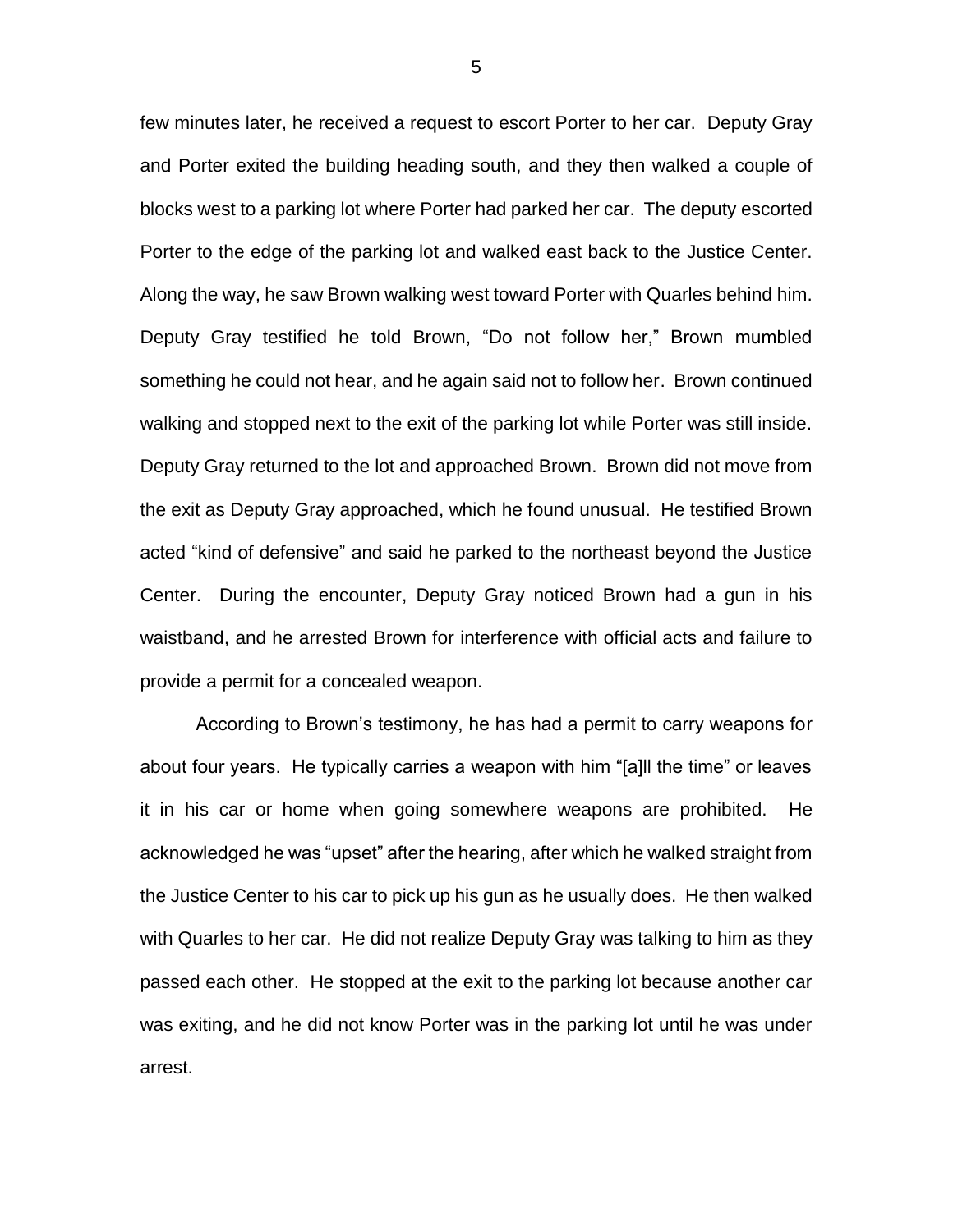On May 25, the county attorney filed a trial information charging Brown with stalking while in possession of a dangerous weapon and going armed with intent. Trial was held July 31 to August 2. The jury found him guilty of stalking while in possession of a danger weapon and not guilty of going armed with intent. The court sentenced him to a term of incarceration not to exceed five years plus a fine and surcharge. He now appeals, challenging the sufficiency of the evidence supporting his conviction.

"In reviewing challenges to the sufficiency of evidence supporting a guilty verdict, courts consider all of the record evidence viewed 'in the light most favorable to the State, including all reasonable inferences that may be fairly drawn from the evidence.'" *State v. Sanford*, 814 N.W.2d 611, 615 (Iowa 2012) (citations omitted). "[W]e will uphold a verdict if substantial record evidence supports it." *Id*. (citation omitted). "Evidence is considered substantial if, when viewed in the light most favorable to the State, it can convince a rational jury that the defendant is guilty beyond a reasonable doubt." *Id*.

A person commits stalking when all of the following occur:

a. The person purposefully engages in a course of conduct directed at a specific person that would cause a reasonable person to feel terrorized, frightened, intimidated, or threatened or to fear that the person intends to cause bodily injury to, or the death of, that specific person or a member of the specific person's immediate family.

b. The person has knowledge or should have knowledge that a reasonable person would feel terrorized, frightened, intimidated, or threatened or fear that the person intends to cause bodily injury to, or the death of, that specific person or a member of the specific person's immediate family by the course of conduct.

Iowa Code § 708.11(2) (2017). Stalking while in possession of a dangerous weapon is a class "D" felony. *Id.* § 708.11(3)(b)(2).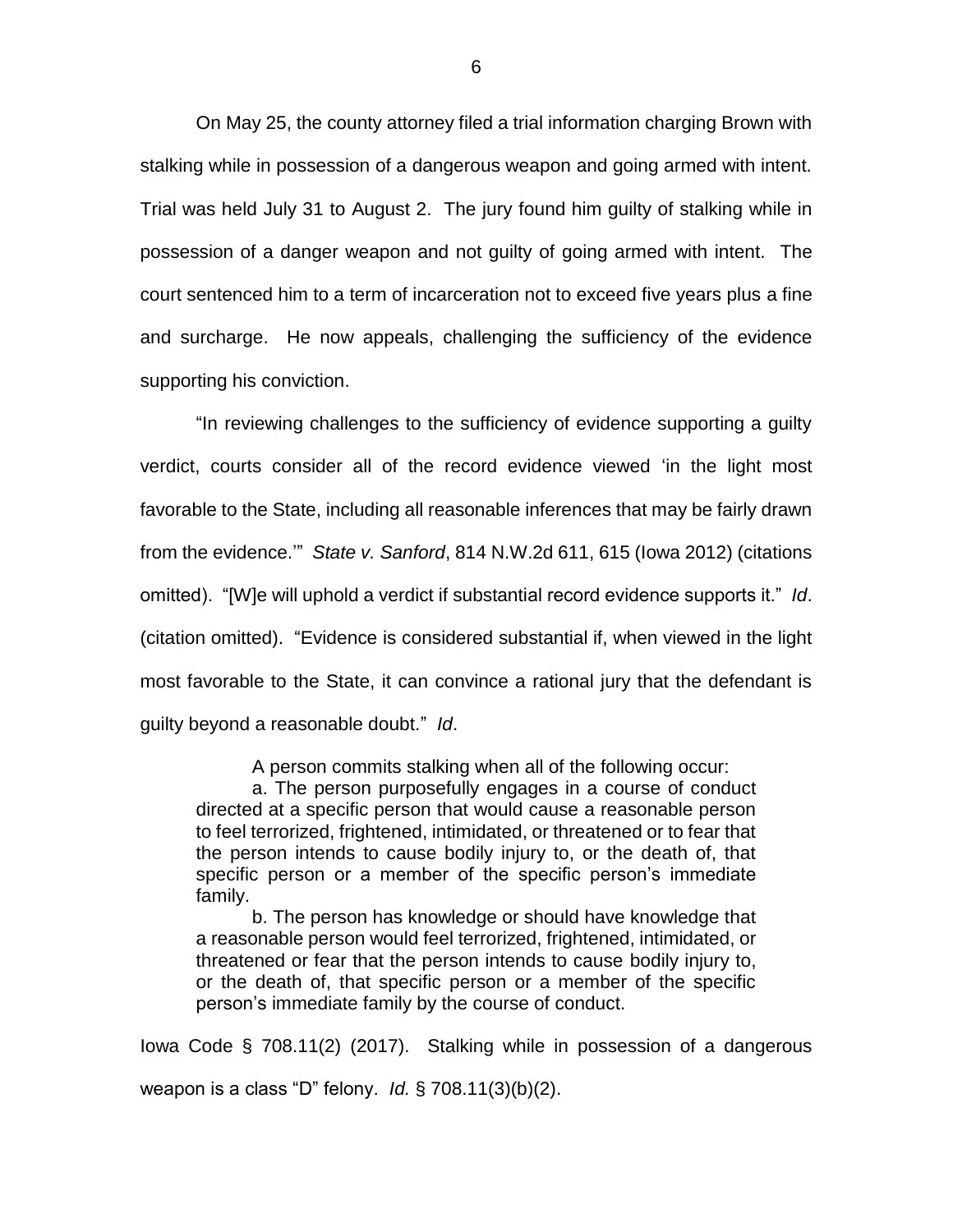Porter testified about Brown's repeated actions directed at her "that would cause a reasonable person to feel terrorized, frightened, intimidated, or threatened or to fear" bodily injury or death. *Id.* § 708.11(2). At I.B.'s school, Brown took pictures of her and her car and confronted her, compelling the officers to intervene. He followed her away from the school to the point she drove to the police station. During execution of the search warrant, Brown again aggressively confronted her, this time causing the officers to physically restrain him. He repeatedly texted and called Porter's personal and office phones, even after being informed she was no longer working I.B.'s case. During the removal hearing, Brown stared at Porter and mouthed, "You're going to pay." After the removal hearing, he walked toward Porter's location with Quarles following him. He ignored Deputy Gray's order to not follow Porter, and he appeared to attempt to confront her by the parking lot while possessing a gun. This testimony from Porter and Deputy Gray provides substantial evidence for the jury to conclude Brown repeatedly directed actions at Porter that would cause—and he knew or should have known they would cause— "a reasonable person to feel terrorized, frightened, intimidated, or threatened or to fear" bodily injury or death. *Id*.

Brown portrays himself as acting "legitimately, throughout the entire case, as any zealous parent fighting to raise their child in the face of DHS opposition would." He disputes some of the testimony from Porter and Deputy Gray, and he claims he had a legitimate purpose for communicating with Porter. Porter acknowledged parents are sometimes upset with her involvement, but she testified she had never seen a parent act like Brown. Her supervisor also testified that Brown's "behavior was escalated in a way that I've not dealt with in my experience.